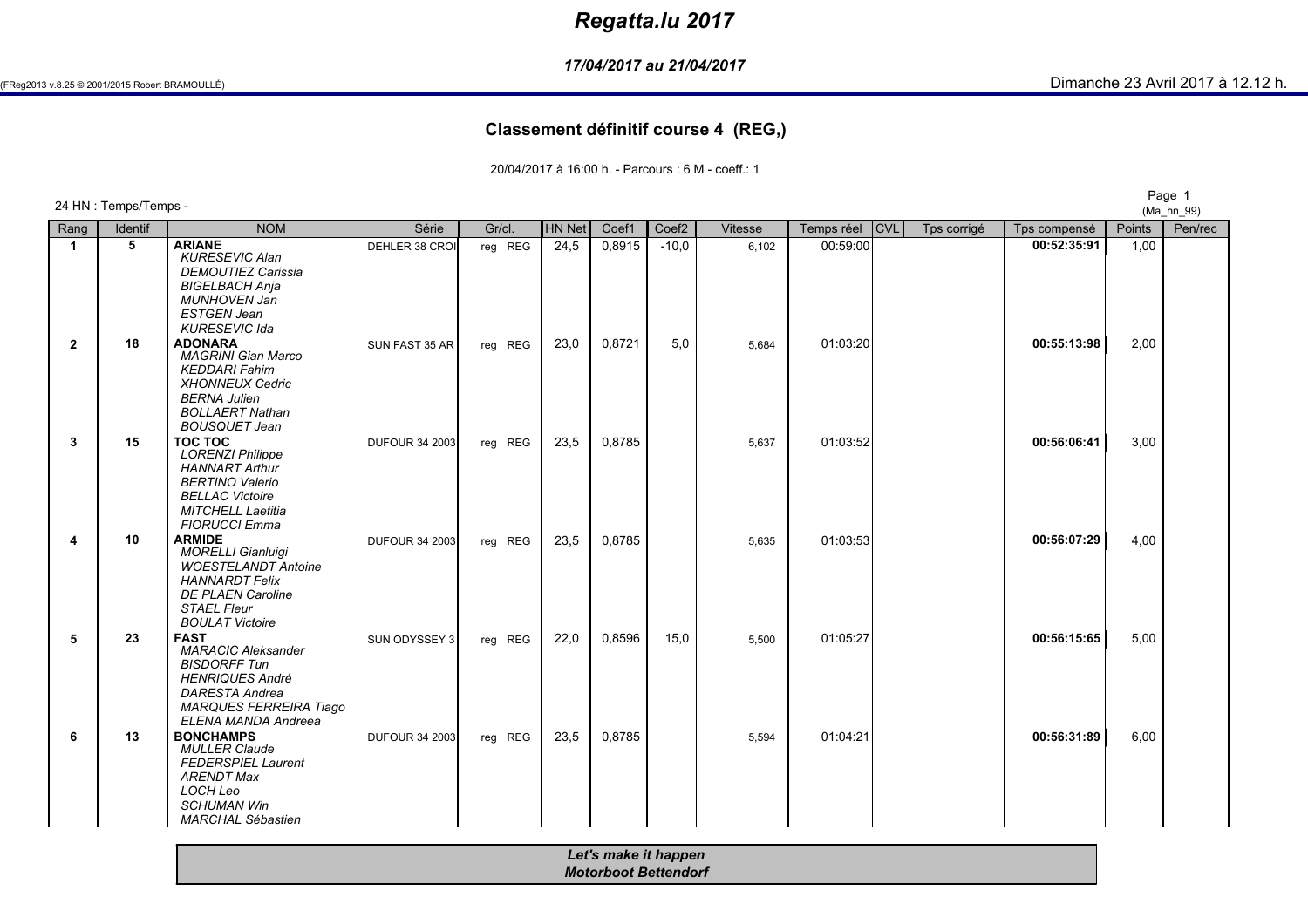# **Classement définitif course 4 (REG,)**

| Rang           | Identif                 | <b>NOM</b>                                                                                                                                                                                                     | Série                 | Gr/cl.  | <b>HN Net</b> | Coef1                | Coef <sub>2</sub> | Vitesse | Temps réel | <b>CVL</b> | Tps corrigé | Tps compensé | Points |
|----------------|-------------------------|----------------------------------------------------------------------------------------------------------------------------------------------------------------------------------------------------------------|-----------------------|---------|---------------|----------------------|-------------------|---------|------------|------------|-------------|--------------|--------|
| $\overline{7}$ | $\overline{\mathbf{4}}$ | <b>MEN GO</b><br><b>HAAN Laurent</b><br><b>HOFFMANN Claude</b><br><b>TATALIDIS Clara</b><br><b>ESTGEN Nicolas</b><br><b>CAMES Mariko</b><br><b>SEKULIC Katia</b>                                               | SUN ODYSSEY 3         | reg REG | 25,0          | 0,8982               | $-15,0$           | 5,690   | 01:03:16   |            |             | 00:56:49:57  | 7,00   |
|                | $\overline{7}$          | <b>SCHMITZ Marion</b><br><b>BREIZ ATAO</b><br><b>PETRY Roger</b><br><b>ZENNER Guy</b><br><b>GRUHLKE Guillaume</b><br><b>SANDT Nils</b><br><b>MERTZIG Christophe</b><br><b>AREND Pit</b><br><b>BECHTOLD Pit</b> | DUFOUR 385            | reg REG | 24,0          | 0,8850               | $-5,0$            | 5,561   | 01:04:44   |            |             | 00:57:17:34  | 8,00   |
|                | 21                      | <b>COYOTE</b><br><b>CHRISTNACH Claude</b><br><b>DEISCHTER Ralph</b><br><b>BUCCI Ines</b><br>VAN DEN ABEELE Lucas<br>VAN DEN ABEELE Chloé<br><b>DRATWICKI Sam</b>                                               | SUN ODYSSEY 3         | reg REG | 22,0          | 0,8596               | 15,0              | 5,230   | 01:08:50   |            |             | 00:59:10:15  | 9,00   |
|                | 14                      | <b>MUSCADE</b><br><b>BORMANN Nico</b><br><b>BUCHLER Marc</b><br><b>ARENDT Ben</b><br><b>LEGENTIL Caroline</b><br><b>SCHOLL Moris</b><br><b>OCHS Clarisse</b>                                                   | <b>DUFOUR 34 2003</b> | reg REG | 23,5          | 0,8785               |                   | 5,337   | 01:07:27   |            |             | 00:59:15:29  | 10,00  |
| 11             | 12                      | <b>L'AIGLE</b><br><b>BRAUN Roger</b><br><b>CECHMANEK Dominique</b><br><b>DONVEN Céline</b><br><b>THULL Claire</b><br><b>BAST Julien</b><br><b>ORELLANA Alessandro</b>                                          | <b>DUFOUR 34 2003</b> | reg REG | 23,5          | 0,8785               |                   | 5,282   | 01:08:09   |            |             | 00:59:52:19  | 11,00  |
| 12             | 22                      | <b>MARACAIBO</b><br><b>WETZ Robert</b><br><b>KREMER Marie-France</b><br><b>SCHAAF Julie</b><br><b>WEBER Sophie</b><br><b>MALGET Cathy</b><br><b>MUSMANN Jill</b>                                               | SUN ODYSSEY 3         | reg REG | 22,0          | 0,8596               | 15,0              | 5,059   | 01:11:10   |            |             | 01:01:10:49  | 12,00  |
| 13             | 8                       | <b>MUTINE</b><br><b>MORO</b> Sergio<br><b>LAMBOT Christophe</b><br><b>MC MAHON Kristine</b><br><b>MORO Juliette</b><br><b>LAMBOT</b> Emelie                                                                    | OCEANIS 37 GTE        | reg REG | 24,0          | 0,8850               | $-5,0$            | 5,140   | 01:10:02   |            |             | 01:01:58:77  | 13,00  |
|                |                         |                                                                                                                                                                                                                |                       |         |               | Let's make it happen |                   |         |            |            |             |              |        |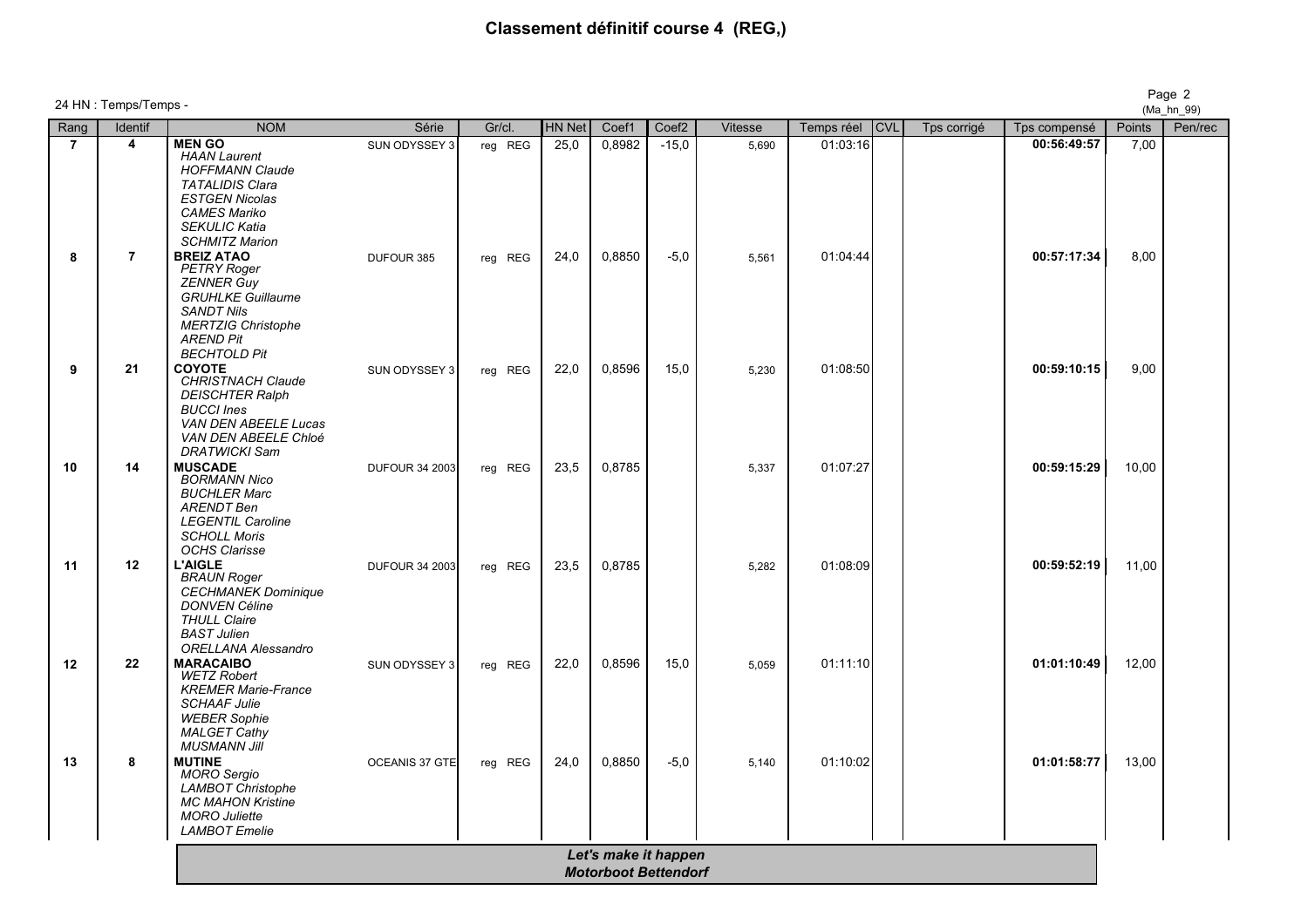# **Classement définitif course 4 (REG,)**

| Rang | Identif        | <b>NOM</b>                                                                                                                                                                       | Série                 | Gr/cl.  | HN Net | Coef1                | Coef <sub>2</sub> | <b>Vitesse</b> | Temps réel | <b>CVL</b> | Tps corrigé | Tps compensé | Points | Pen/rec |
|------|----------------|----------------------------------------------------------------------------------------------------------------------------------------------------------------------------------|-----------------------|---------|--------|----------------------|-------------------|----------------|------------|------------|-------------|--------------|--------|---------|
|      |                | COCQUEBERT Eloise                                                                                                                                                                |                       |         |        |                      |                   |                |            |            |             |              |        |         |
| 14   | 9              | <b>SKERZO</b><br><b>HENGEN Francis</b><br><b>MATTIUSSI Ernest</b><br><b>THEIN Xavier</b>                                                                                         | OCEANIS 37 GTE        | reg REG | 24,0   | 0,8850               | $-5,0$            | 5,051          | 01:11:16   |            |             | 01:03:04:26  | 14,00  |         |
|      |                | <b>HECKEMANNS Amandine</b><br><b>VAN DE WINCKEL Estelle</b><br><b>SCHROEDER Nathalie</b><br><b>MARI Aurélie</b>                                                                  |                       |         |        |                      |                   |                |            |            |             |              |        |         |
| 15   | 17             | <b>ARVAYA</b><br><b>HORNBECK Guy</b><br><b>REUTER Manu</b><br>DI VORA Sophie<br><b>ADROVIC Ajlin</b><br><b>JASAROVIC Alisa</b>                                                   | SUN ODYSSEY 3         | reg REG | 23,5   | 0,8785               |                   | 4,899          | 01:13:29   |            |             | 01:04:33:31  | 15,00  |         |
| 16   | $\overline{2}$ | <b>POLINI</b> Claudia<br><b>BACHI-BOUZOUK</b>                                                                                                                                    | FIRST 36.7 GTE        | reg REG | 26,5   | 0,9188               | $-30,0$           | 5,115          | 01:10:23   |            |             | 01:04:40:09  | 16,00  |         |
|      |                | <b>THIRY Manuel</b><br><b>GEISEN Raoul</b><br><b>WINCKEL Todd</b><br><b>WENGLER Lena</b><br><b>KOEUNE Olivier</b><br><b>TOMASSON Tumi</b>                                        |                       |         |        |                      |                   |                |            |            |             |              |        |         |
| 17   | 16             | <b>BENDY III</b><br><b>EMERING Ady</b><br>OLINGER Jérôme<br><b>DIEHL Elisabetta</b><br><b>MEYRER Lyna</b><br><b>ZUK Jenny</b><br><b>SPEDENER Lesley</b>                          | <b>DUFOUR 34 2003</b> | reg REG | 23,5   | 0,8785               |                   | 4,858          | 01:14:06   |            |             | 01:05:05:81  | 17,00  |         |
| 18   | $\mathbf{3}$   | <b>MOZAIC</b><br><b>EMONTS Roger</b><br>SOCARD Hervé<br><b>XHONNEUX Anne Catherine</b><br><b>WOESTELANDT Elise</b><br><b>MARENGO Salome</b><br>SOCARD Lena<br><b>GAGEY Manon</b> | HANSE 375 E           | reg REG | 26,5   | 0,9188               | $-30,0$           | 5,022          | 01:11:41   |            |             | 01:05:51:76  | 18,00  |         |
| 19   | 6              | <b>WAGOO</b><br><b>BRUCH Roland</b><br><b>BERTEMES Jean</b><br><b>FRANK Patrick</b><br><b>SPRUNCK Laurent</b><br><b>OBERTIN Samuel</b><br><b>CORDEIRO FONSECA Loïc</b>           | SUN FAST 37           | reg REG | 24,5   | 0,8915               | $-10,0$           | 4,865          | 01:14:00   |            |             | 01:05:58:26  | 19,00  |         |
| 20   | 24             | <b>PRIM Frank</b><br><b>LANA LUCAS JEISS</b><br><b>WEBER Fränk</b><br><b>HAUPERT Christophe</b><br>DE OLIVEIRA Eric                                                              | OCEANIS 393 PT        | reg REG | 21,0   | 0,8475               | 25,0              | 4,621          | 01:17:54   |            |             | 01:06:01:22  | 20,00  |         |
|      |                |                                                                                                                                                                                  |                       |         |        | Let's make it happen |                   |                |            |            |             |              |        |         |